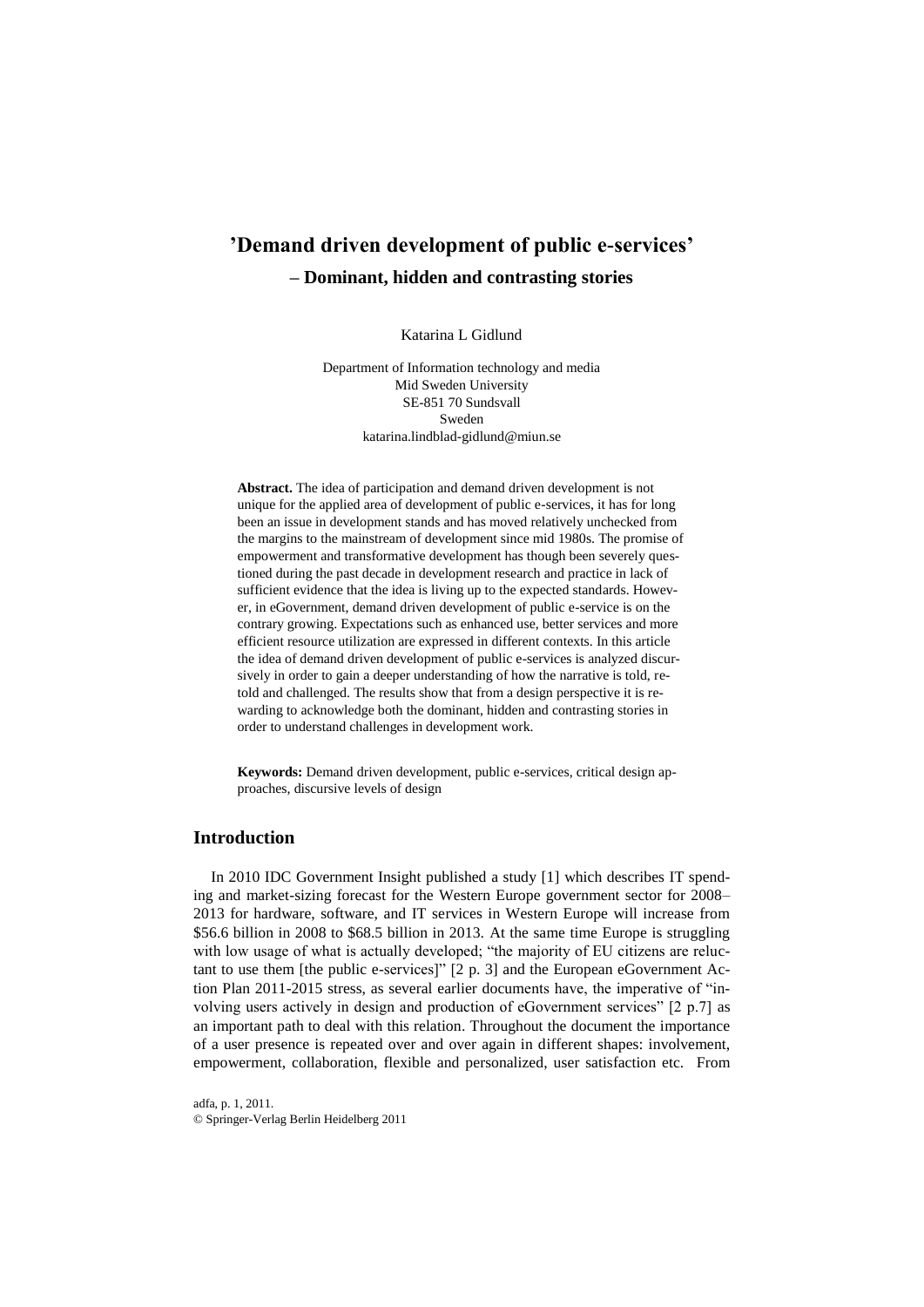reasoning it is understood that user participation is perceived as fundamental. The line of thought is expressed as a strong need to "move towards a more open model of design, production and delivery of online services, taking advantage of the possibility offered by collaboration between citizens, entrepreneurs and civil society" [2 p. 3]. So, the logic being that the citizens would use the e-services if they could be part of their creation and the underlying reason for the existence of e-services (and government IT spending) at all is articulated as "[public e-services] help the public sector develop innovative ways of delivering its services to citizens while unleashing efficiencies and driving down costs" [2 p.3]. The relation between these two statements and their interdependent logic; citizens would use the e-services if part of their creation and e-services would enhance service delivery and drive down costs, is though not further problematised.

The solution to this dilemma is though expressed as making the development of public e-services demand driven, based on the thought of ensuring the usage by letting the users-to-be to state what services they want, need and will use (even though these three elements not always corresponds) which is the starting point of this paper; the idea of demand driven development as the knight in shining armor solving many of the challenges eGovernment is facing today. The empirical context that will be addressed is based on the Committee terms of reference for the eGovernment Delegation ToR 2009:19 (decided upon at a Government meeting on 26 March 2009) stating the remit of the Swedish eGovernment Delegation. In this remit it is stated that "eGovernment, which is intended to simplify contacts with citizens and companies, should always be conducted on the basis of user needs and benefits..." [3 p. 6].The statement in the remit is regarded as one such instance (among many) where demand driven development is irradiated. What is put forward in this paper is that it is of great interest to explore in greater depth how the thought of demand driven development of public e-services is then conducted at a later stage. The design process of trying to put the idea of demand driven development of public e-services into practice is analyzed stepwise with a focus on the how early phases i.e. interpretations of overall goals into practical undertakings. In order to do so a discursive analysis of narratives is performed in a specific setting.

However, first, the paper is placed in the theoretical stream of 'critical design orientations' as a background to unseal the interpretative flexibility of IT-development and its practical undertakings, to actively reflect on the relation to existing politics and culture, and remove objects from the automatism of instant perception. Second, a methodology section presenting 'defamiliarization of taken for grantedness' as a method for enhanced critical reflection and deconstruction of taken for granted perceptions is put forward. Third, the case is presented and the three different stories that are unveiled (dominant, hidden and contrasting) are put forward, followed by a discussion on possible implications for eGovernment development work and ways forward. Thereafter the paper is closed with a conclusion and contribution section.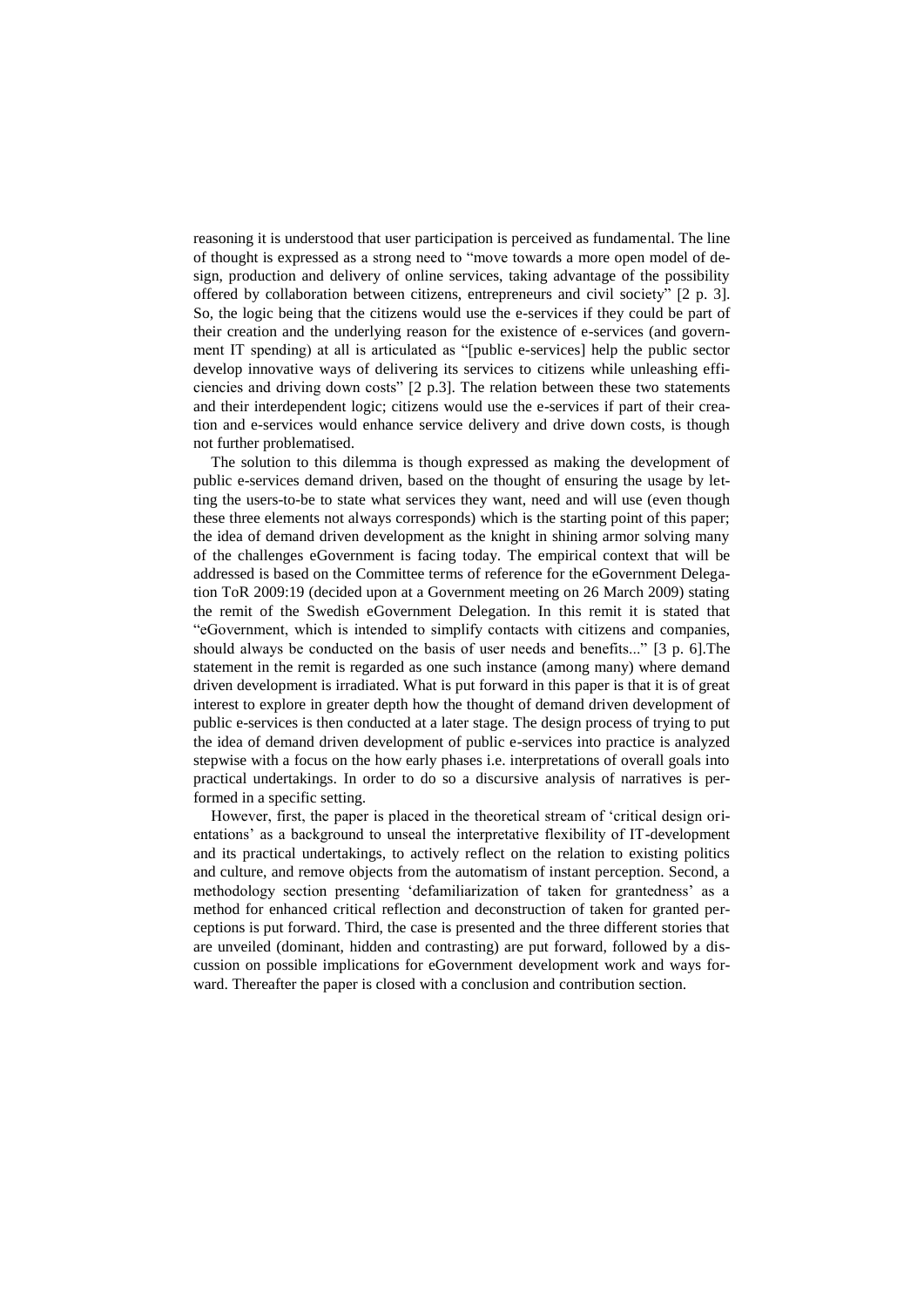## **Analytical framework: Critical interpretative flexibility**

This article draws upon the tradition in the information systems (IS) discipline which focuses on interpretation, enactment and technological frames in relation to technology in the making [4][5] in which our interpretations of technology are central to the understanding of our interaction with technology and how technology is constructed [6][7]. This gives that there is a need to address the design methodological limitations; social structures, culture, economy and institutional prerequisites etc. which impinge upon the design choices and the focus of the methodology. The view of the design process is then that it starts earlier than that often represented in traditional ISD understandings and that several delimitations are already constructed when IS designers traditionally enter the scene. What is interesting is then, not to continue searching for 'the right' requirements, but to create a deeper understanding of the nature behind normative constructs in order to design in a more reflective manner [8][9].The basic assumption is a more inclusive apprehension of design actions in which design actions are seen as stemming from perceptions, notions and ideas of a possible futures and the result of such actions are closely connected to these perceptions. They are co-created in multi-diverse contexts and often non-linear and complex, but still, they are design actions [10]. They are not always deliberative, conscious and elaborated upon, they might hide underneath formal and socially accepted norms with reference to development paths and possible futures, but, they will nevertheless, be unveiled during their creation. In the making of digital technology, highlighting, elaborating and analyzing these conscious and unconscious notions and ideas, creates a platform and structure from which to take constructs and situated meanings into account. As competing constructs of meaning are available it is important for interpreters to develop their skills to critically invest 'the taken for granted' and not uncritically accept 'ideas' because they are put forward by authority as being 'true'. A predesign phase, not as in developing conceptual frameworks, but as in creating understandings of a vision, a goal on a more general level, not as a bridge between "technological research at the concept stage and social research at the impact stage" [11] but as the bridge between social research, at the understanding stage, and the technological research at the design stage i.e. to understand what the goal is.

How technology becomes enacted according to different interpretations is as such explained by the term 'interpretative flexibility' [4][5]. The concept of interpretative flexibility discloses the complexity regarding how different people interpret and create meaning in relation to technology and how these interpretations determine how digital technology is used and how it can contribute to the context [5]. In such an understanding, a critical base is important in order to understand the relationship between frames of reference and different interpretations; we are not equally positioned in relation to our possibilities to interpret, translate or enact technology. This also implies that empirical closeness and analysis of practice is of great importance and that the interpretations and enactments must be analyzed and judged in relation to the symbolic logic; "...practice needs to be criticized, analyzed and reinterpreted." [12 p.124]. This paper is linked to the critical tradition in terms of questioning existing forms of production of knowledge and especially hegemonic discourses, taken for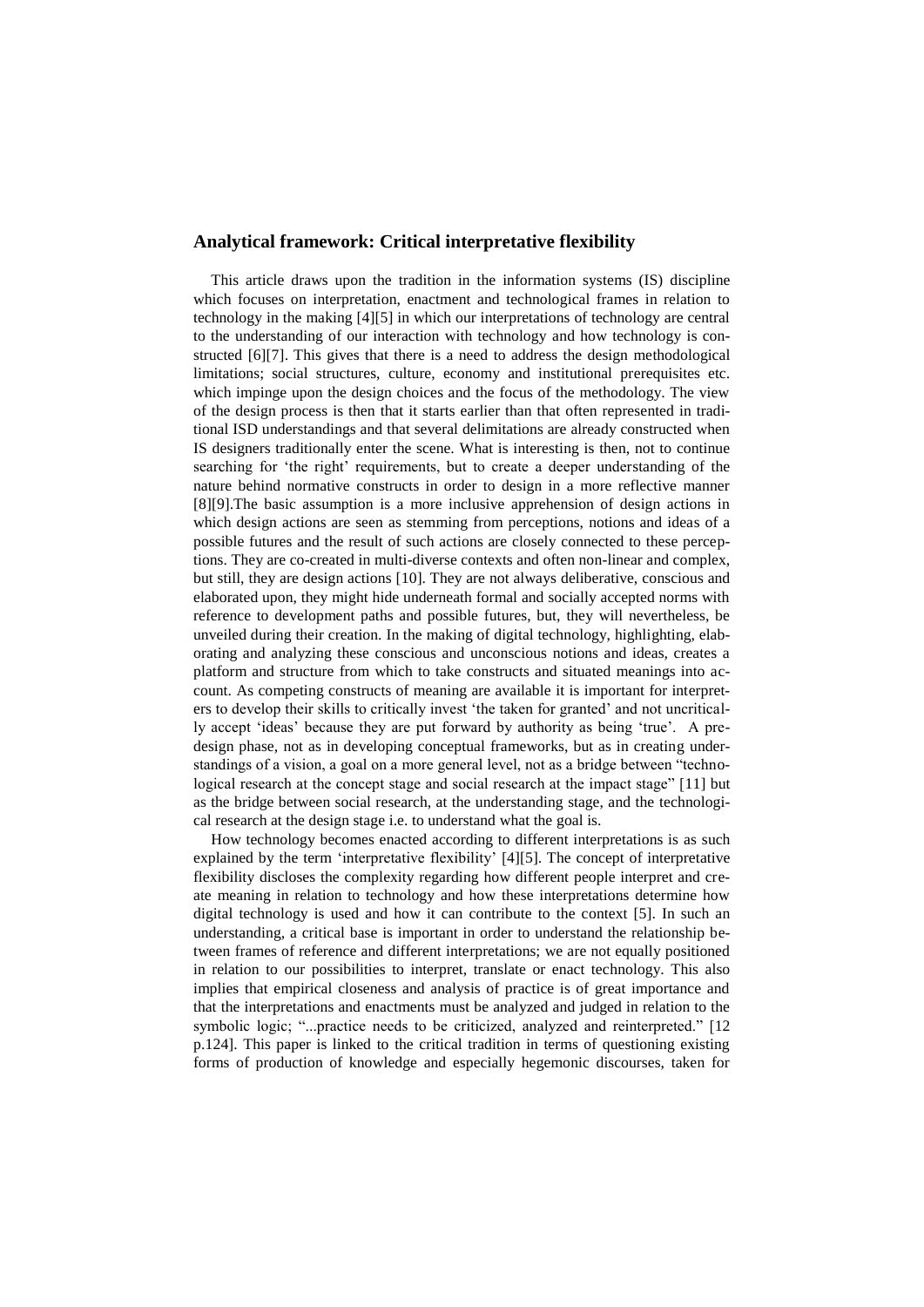granted character, and its embodiment in different processes, giving the concept of 'false consciousness' a central position. This is more in line with Orlikowski and Baroudi's understanding of the critical stance as the focus is on the taken-for-granted assumptions and the objective is to expose deep-seated structures [13] and Walsham's [14] emphasis on construction and enactment, and historical and cultural contingencies.

Furthermore, it links the critical tradition more closely to design methodological understandings as in 'critical design' [15 p.11] highlighting deconstruction and defamiliarization [16] as a rewarding pathway for empirical studies. By focusing on a broad conceptualization of design practices, i.e. information systems' and or digital artifacts' in their making, the process of designing starts, in the first instance, from the standpoint that information systems and technological artifacts are linked to a certain discourse. The importance of 'defamiliarizing' and 'making strange' is linked to the "ideological dimension of everyday technologies" [15 p.2] and the objective of questioning "a culture of relentless innovation for its own sake" [15: introduction].To defamiliarize is to provoke, making ambiguous, and making strange is in order to discuss hidden social meanings. If not, we might be "superimposing the known and comfortable into the new and alien" [15 p.17]. Defamiliarizing could then be used as a methodology to break free of structures, in line with rethinking the assumptions that underlie technology [17]. Making the constructs (discourses) strange provides designers with the opportunity to actively reflect on existing politics and culture, and develop new alternatives for design [16] i.e. to remove objects from the automatism of perception. Questioning the naturalized assumptions inherent in the design opens up design spaces, and is a critical endeavor for two reasons: it (i) questions the taken for grantedness and (ii) reveals possibilities for transformative redefinition. Bell et al describes defamiliarizing as being essentially a rich description which renders strange the familiar [16].

## **Research methodology: Defamiliarization of taken for grantedness**

In order to do so, reflexive defamiliarization [16] is put forward, not only as a theoretical concept (as done above), but also as a methodological approach. Defamiliarization offers a means of criticizing presuppositionless representations and filters out subjective contaminants in order to enter into a dialogue with them. As such, it consists of different techniques for unveiling hidden structures, and enables a conversation about their concealed symbolic logic. This is in line with what Ceces-Kecmanovic calls 'demystifying technological imperatives' in order to expose hidden structures, reveal interests of privileged groups, and how they (mis)use IS [18]. As Bijker points out, what is imperative today in order to understand how technology is made is rather to focus on 'technological culture' as a unit of analysis (as opposed to the 'singular artifact') since; "technologies do not merely assist in everyday lives, they are also powerful forces acting to reshape human activities and their meanings" [19]. We need to understand the closed-in-hardness and the closing-out obduracy [19]. The closed-in-hardness occurs when we are significantly included within the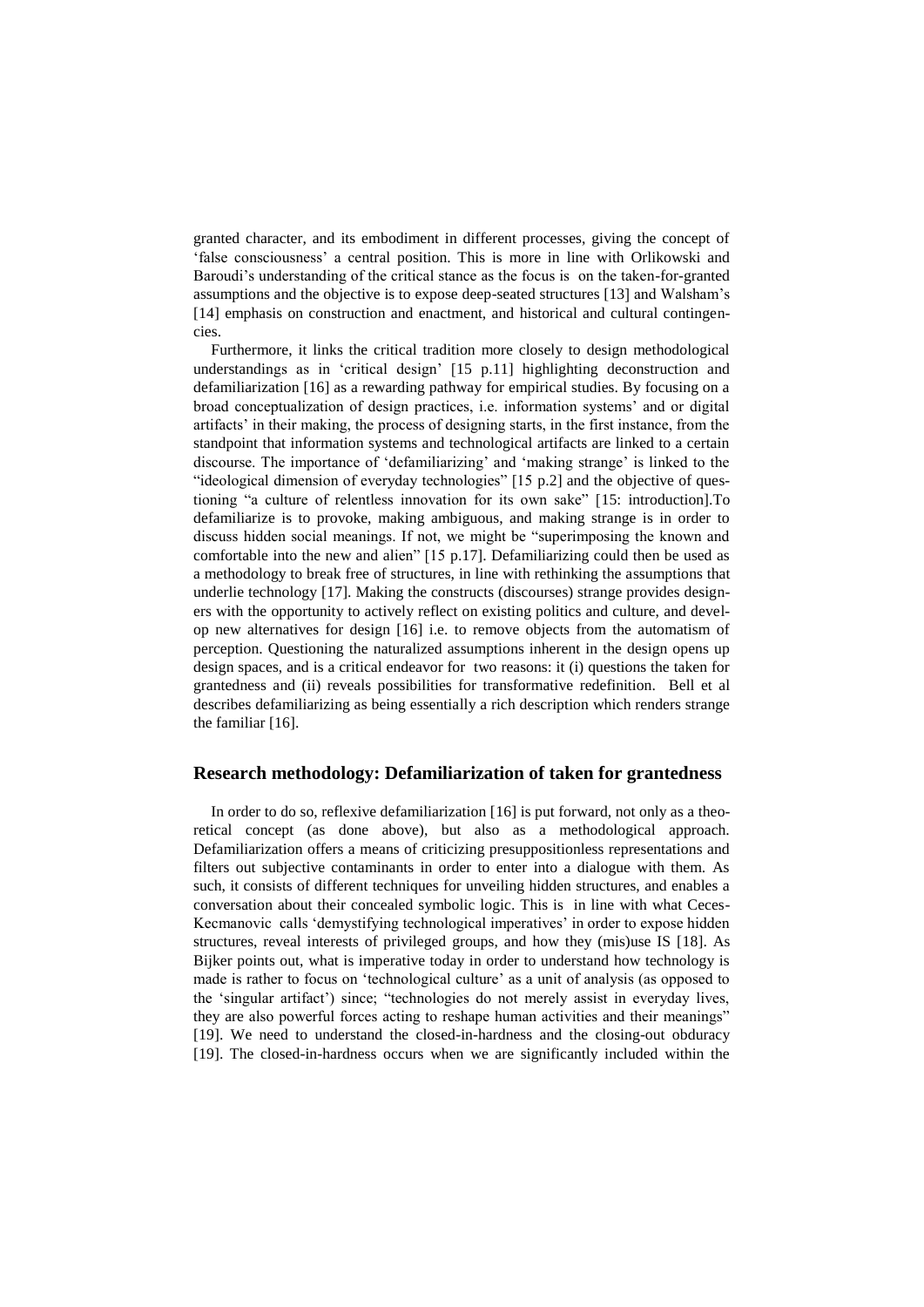associated frame (we are so intertwined with the frame that it is difficult to determine alternatives outside it) whereas the closing-out obduracy acts when we are excluded from the associated frame (we are so alien to the frame that it is difficult to determine alternative interpretations inside it and therefore lack the possibilities to intervene). As such Bijker argues for a conceptual framework for politicizing technological culture; show hidden political dimensions, putting issues on the political agenda, opening issues up for political debate [19].

In this paper 'defamiliarization' is conducted by firstly performing the analysis in two contrasting steps; by identifying the obvious (what is repeated, what is often supported, what goes unquestioned) and then by challenging it from two aspects (what is not said, when silence occurs and when streams of arguments are interrupted and the opposite of what is said, by using the obvious as a mirror image). As such it is possible to create a dialogue in between the dominant and the hidden stories; a space in between them is created and an opportunity to relate them to each other evolves, which constitutes the third step. Taken together these three steps assist in relating the theoretical ideas on defamiliarizing in order to provoke, making them ambiguous, making them strange and discussing hidden social meanings, and to create deeper understandings of the ideological nature regarding how our everyday social and cultural experiences are mediated by digital artifacts. This is in order to, touch upon the complex nature of design activities and to contribute to a perspective in relation to digital technology and social change "from within", i.e. digital technology in the making.

# **The case: The idea of demand driven development of public eservices**

As is often the case associated with public development, different delegations, investigations, working groups, and spheres of responsibilities are created and recreated through periods of political shifts and organizational changes; in this case, the eGovernment Delegation was formed after the eGovernment Action Plan was decided upon in 2008. The Delegation was established in order to "strengthen the development of eGovernment and create good opportunities for inter-agency coordination, a delegation for eGovernment is being established" [3]. It consists of the sixteen director generals and two experts, and, as support, there is, in addition, a secretariat. The first task of the Delegation was to propose a strategy for the government agencies work on eGovernment which was delivered in 2009 (As simple as possible for as many as possible - from strategy to action for eGovernment, SOU 2010:62) [20]. A proposal in this document was that responsibilities were to be divided into four different developing areas (business and business enterprise; geo-information and property information; private citizens; vehicle and drivers) with one appointed responsible public authority linked to each developing area. This structure was approved of and the Swedish Companies Registration Office (hereafter referred to as SCRO) was appointed as the responsible authority for one of this responsibility areas; business and business enterprise.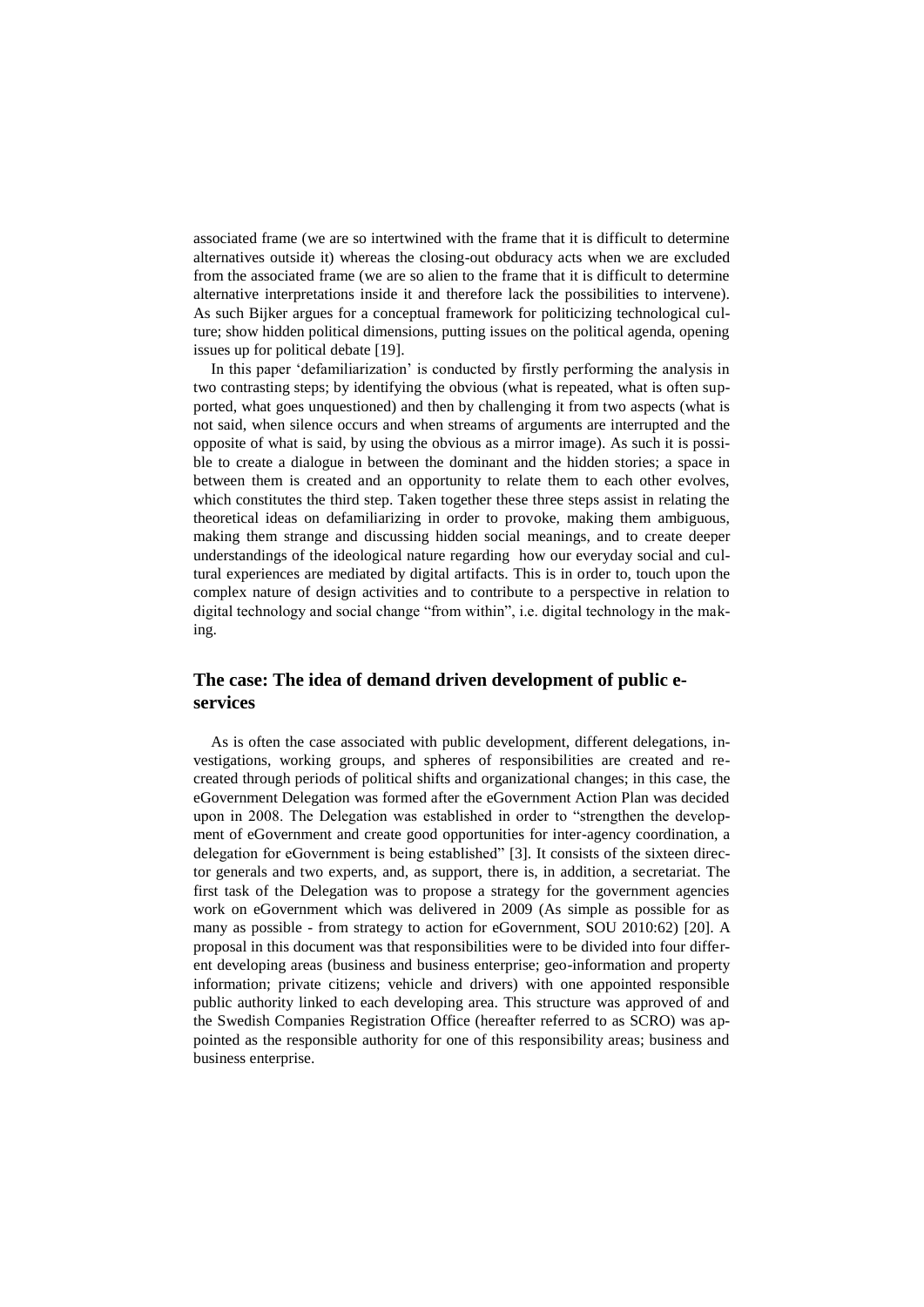In order to accomplish this, they set out to have so called 'dialogue meetings' as an initial activity in order to have the opportunity to listen to the stakeholders (other public authorities and different interest groups).These dialogue meetings took place during the autumn of 2011 (four meetings were held during September and October) and they constitute the primary context in which the observations were performed. The objective of these meetings was to reach the foundation SCRO needs "to decide upon how to proceed with action plans and continued dialogue". Each meeting lasted for four hours (starting with a joint lunch), had between 11-28 participants, and was based upon six questions (which had been previously given to the participants) and one of these questions was explicitly: - How can we ensure a customer and demand driven development? reinforced by the additional remit from the Minister of IT; "to make IT serve the citizens". As such these dialogue meetings could be seen as one location (among others) during which the idea of demand driven development is performed and translated, and will therefore constitute the context of this study. The participants at these dialogue meetings are, in this study, all considered as being part of the making of 'demand driven development' in terms of translators and communicators of the idea. They are also key actors in terms of their leading positions in their respective organizations and are therefore interesting to close in on as early translators with specific conditions to influence later development phases.

The analysis is, in accordance with the methodological framework conducted in three steps: (1) to listen to the dominant stories; what is repeated, what is often supported, what goes unquestioned, (2) to challenge these dominant stories in two ways; listen to what is not said and (3) the contrasting stories; actively searching for the opposite of the dominant stories.

#### **1.1 Dominant stories**

During the observation, and confirmed during the reading of the notes, five dominant stories surfaced very explicitly. They were repeated over and over again, often confirmed by the other participants and almost never questioned. The first and strongest was (i) the easy-argument. It was presented in the introduction (with reference to the Minister of IT and the document "As simple as possible for as many as possible from strategy to action for eGovernment", SOU 2010:62) and returned to by many of the participants in different forms. It was talked about as: "one-stop-shop"," one-wayin"," it should be easy"," the importance to simplify the processes", "as simple as possible"," to simplify every day activities"," simplicity as the keyword"," a really easy way in", "preferably performed without effort at all", "easier", "one task one time". In all but two of these instances, these statements were never questioned.

The second and next strongest was, (ii) the need of cooperation and shared efforts. This was also presented in the introduction without any clear reference, but, was somewhat related to the remit of the eGovernment Delegation to coordinate and standardize. Cooperation and coordination were talked about in two slightly different ways, the need for cooperation and the complicatedness of being coordinated: "to cooperate is important"," important that we are able to coordinate us", "synchronize", "everybody builds their own solutions" (stated as something they all needed to stop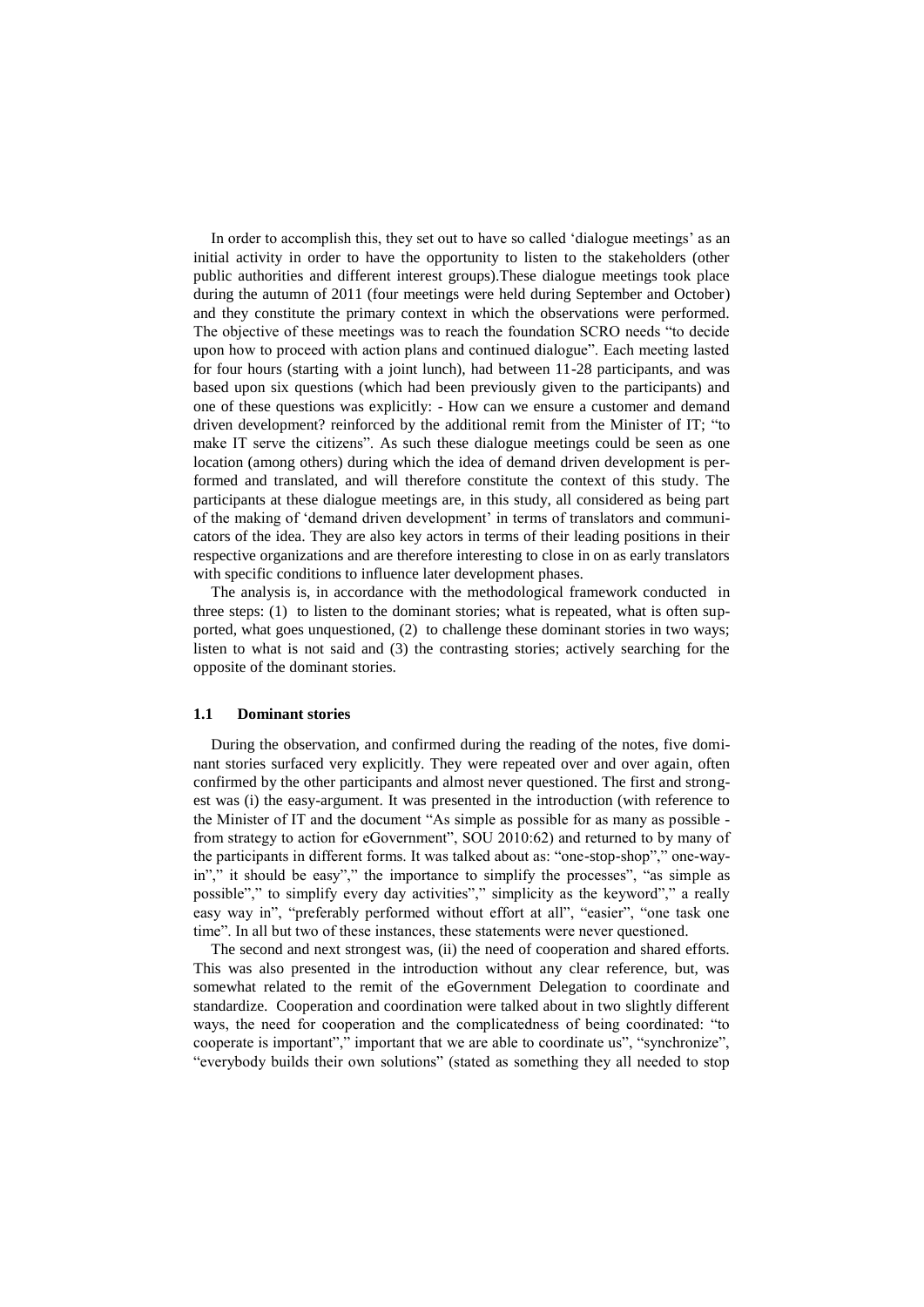doing), "the responsibility to be coordinated", "to coordinate the infrastructure", "the importance of us talking to each other in order to coordinate". But also: "let oneself be coordinated", "to choose to accept to be coordinated"," we ask for coordination and steering but we are having trouble in accepting to be steered".

The next three were present in equal force. The third was (iii) the need of a shift of perspectives. The participants often returned to how this should be made as a shift in perspectives; "an enhanced customer orientation will change it", "making change in attitudes", "all authorities should have the company perspective", "to try to understand the companies' perspective", "the company perspective", "we are changing the perspectives", "we have to view this from the entrepreneur's perspective". The fourth, (iv) concerns the importance of listening in order to understand the needs: "the importance of listen and learn", "how do we pick up the need", "how do you pick up the point of views", "it is hard to get hold of the entrepreneurs' point of views", "hard to reach", "the importance of dialogue to listen and get hold of good ideas", "dialogue is a keyword". Finally, the fifth story, was (v) how to ensure demand driven development; "we need to ensure demand driven development, but how", "we often talk about this, but how do we do it?", "how do we pick up creative and forward-looking solutions?", "how are you doing to get a customer focus?", "the trick is the methodology in this, can we find a collective way?", "how do we ensure this?", "how do you do?" (addressing the whole group), "it is hard to get hold of the viewpoints".

The five dominant stories appeared to be incorporated, or on their way to being incorporated with the help of the dialogue meetings. Some' how-questions' were touched upon while stressing the importance of listening in terms of "how do we..." and "it is hard to..." but they were left untouched and did not render any further attention. Only on one occasion did one of the participants quite silently state that: "maybe it should not be that terribly simple, an amount of slowness is constructive".

#### **1.2 Hidden stories**

After analyzing the material with the objective of identifying the dominant stories, the material was returned to with a counter objective; searching for what is not said and what the opposite is of what is said and three very interesting stories were present in their absence. When returning to the material it was quite noticeable that they were left out. The most absent story (i) was the taken-for-grantedness of the idea of demand driven development of public e-services in itself. None of the participants reflected upon whether there were any difficulties, threats or complexities intertwined with the image of demand driven development of public e-services that might require attention. This awakens several interesting interpretations, for example the power relations between the participants and the organizers and between the participants. The organizers highlighted the idea of demand driven development of public e-services in the introduction of the dialogue meeting as an already agreed upon goal, not explicitly referring back to the remit ("eGovernment, which is intended to simplify contacts with citizens and companies, should always be conducted on the basis of user needs and benefits..." [3p. 6] but vaguely, as something ordered from above, and it might, as such, imply that there should be some uneasiness to be questioning the organizers.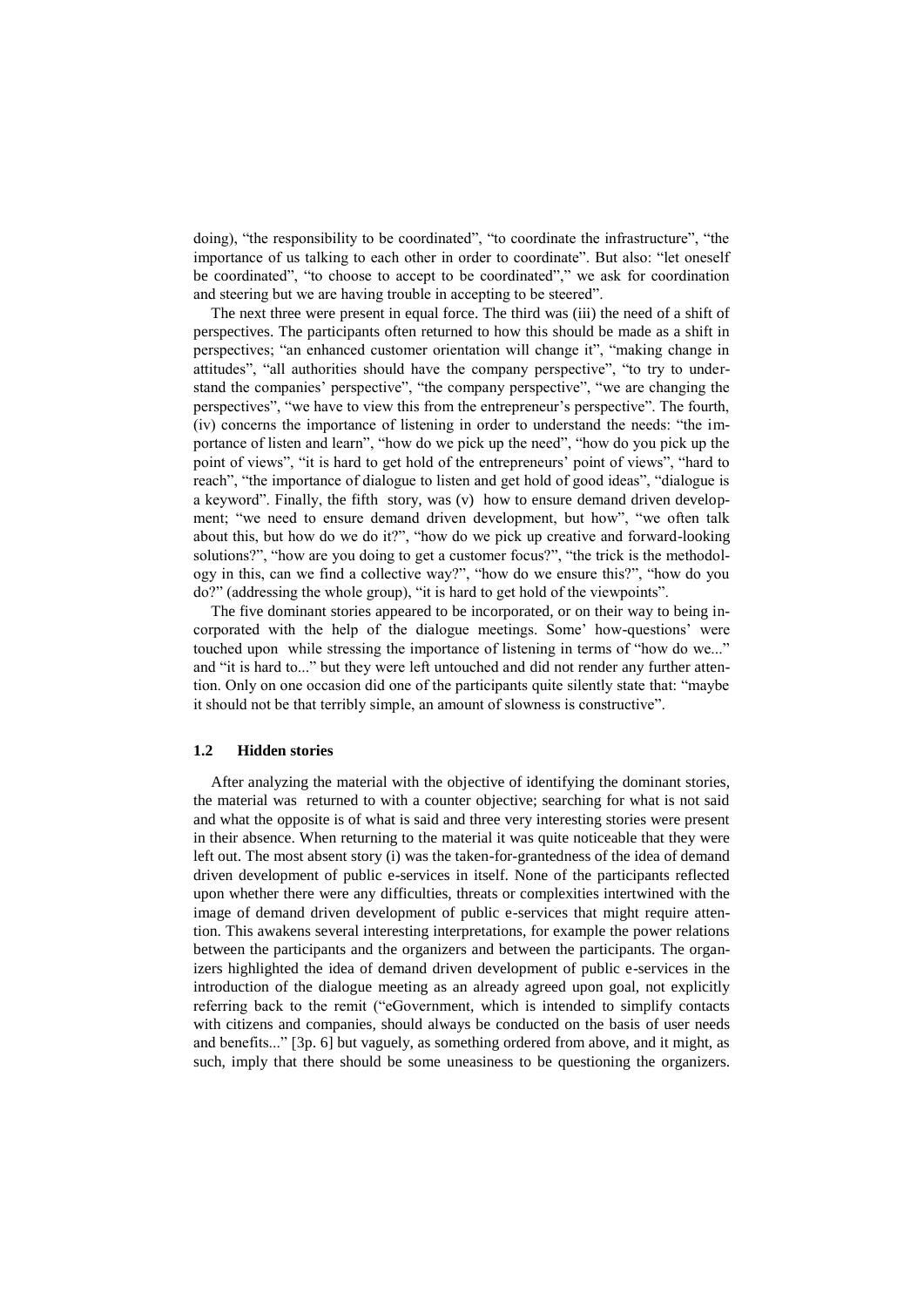Furthermore it is possible to interpret the silence being as if the participants did not want to be the one questioning something that all the other participants obviously agreed upon, in other words, to be the odd one out.

The interpretation was thus that it was not felt that the dialogue meetings were the appropriate forum for the participants to have such open discussions. Even so, by not questioning and scrutinizing the idea in relation to demand driven development, the opportunity to discuss shared challenges was missed. Another interesting reflection on the absence of questioning is in relation to how easily these kinds of ideas might travel on different levels. Of course, it is also possible to interpret the absence as if the idea of demand driven development of public e-services has already been identified, acknowledged and entrenched in each participating organization. Their participation is then, in itself, only a confirmation of their shared interest.

The second absent story was (ii) the absence of technology. A great many hopes and goals were expressed and, in a way, all of them involve technological solutions, but the technology in itself was never touched upon. One interpretation of this might be a view on technology as being uncomplicated, as a device that makes everything possible, and that the participants shared a trust in technology to solve all the issues. In one instance, one participant reflected upon the possibility that innovation might not be as quick and easy as is often claimed and that they might be rather too technologically Utopian in their expressed hopes, but, nobody reacted to that statement and it remained uncommented upon. The absence of technology at these dialogue meetings is interesting since much of what is conducted in the next step is both very technologically intense and focused, and the participants represent important positions as they hold different leadership roles in relation to technological development in the organizations they represent. The fact that technology is not touched upon in this more visionary phase awakens an interest in knowing when and how it actually surfaces later on.

Thirdly (iii), there was not a complete silence but a very modest attention given the relation between wishes and complex roads to goal fulfillment. The dominant stories of easiness, cooperation, shift of perspectives, importance of listening and the importance of ensuring a demand driven development were very seldom accompanied by reflections on a possible complexity in achieving them. It was almost as if the participants interpreted the meetings as an opportunity to encourage each other that they needed to do this. If and when they were to discuss roads to fulfilling these goals, was not actually touched upon.

#### **1.3 Contrasting stories**

To then perform the second form of defamiliarization and contrast the dominant stories with their opposites, several interesting images develop. The contrasting stories are similar to the hidden ones but with an important distinction; they take the dominant stories as a starting point attempting to actively search for their opposite (whereas the hidden stories are not as closely linked to the dominant stories). By using the dominant story as the take-off-point, certain limitations are present which are not present in listening in relation to what is not said (as in the hidden stories).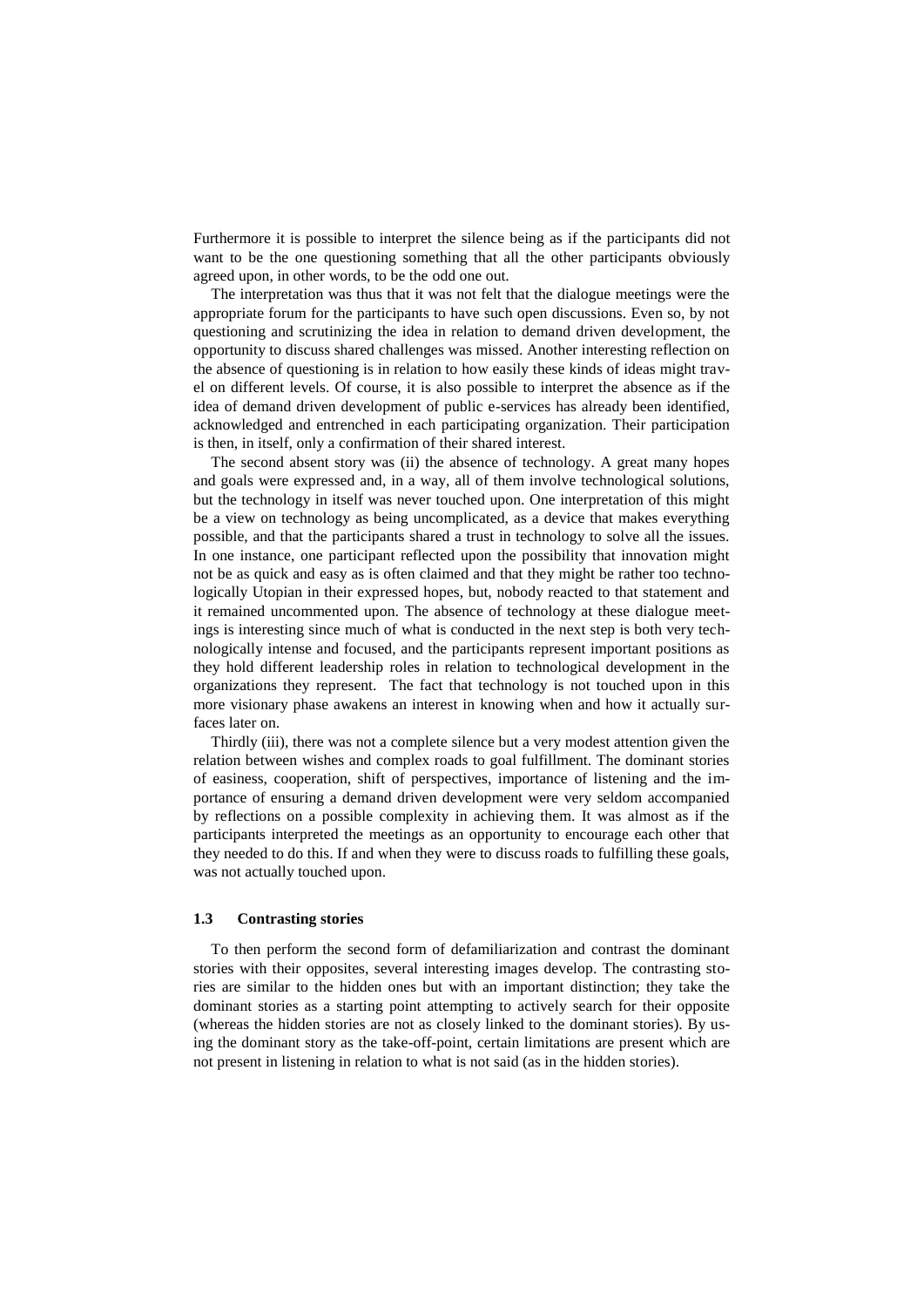The five dominant stories; (i) the easy-argument, (ii) the need of cooperation, (iii) the need of shift of perspective,(iv) the importance of listening and (v) the search for methods to ensure that the development is demand driven and are made strange in the analysis. They are interpreted as strange statements and their opposites are made familiar i.e. put forward as less strange and more possible. By doing so, five new stories emerge, the contrasting stories (see table 1 below):

| Dominant story                             | Contrasting story                                                                                                                                                                                                                      |
|--------------------------------------------|----------------------------------------------------------------------------------------------------------------------------------------------------------------------------------------------------------------------------------------|
| The easy-argument                          | The complexity-argument: It is not as easy as it sounds to create<br>easiness for the users; there is an inbuilt complexity that needs to be<br>taken into account.                                                                    |
| The need of cooperation                    | We could do it separately: There is no need of, or too hard, to<br>cooperate. The development is done separately by each organisation.                                                                                                 |
| The need of shift of<br>perspectives       | Tunnel vision: There is no need of, or too hard, to shift perspectives.<br>The development is done by narrow definitions.                                                                                                              |
| The importance of listening                | In house centricity: There is no need of, or too hard, to listen to<br>stakeholders outside the own organization. The development is done<br>in house with no openness to needs and perspectives from outside the<br>own organisation. |
| How to ensure demand<br>driven development | No need to ensure: There is no need of, or too hard, to ensure a<br>demand driven development i.e. it is possible to talk about demand<br>driven development but no need to ensure that it is done.                                    |

**Table 1.** Contrasting stories of demand driven development

In summation, the combination of the contrasting stories provides a picture of a development process that is more likely to be complex, they are doing it on their own, they stick to the accustomed view of their users, their apprehensions are that there is hardly any use in listening to the users and if they were to perform demand driven development it is not that important to ensure that they are actually working in such a way.

This picture might be somewhat exaggerated but at the same time it addresses several interesting challenges for practitioners to deal with. If, (i) the dominant stories are the stories that are performed and reinforced in public, (ii) the hidden stories are those that are possibly performed in disguise, and (iii) the contrasting stories are those that are not actively talked about. In the next section these three different logics will be analyzed in relation to their consequences for IS design practitioners.

## **Discussion: The discursive level of eGovernment**

As shown in the case above, by playing with different ways of hearing, listening and interpreting, several stories become visible; what is said, what is not said and what the 'is said' is making strange. What is said (the dominant stories) is important to recognize since it is probably the message that will be actively communicated forward in other situations. It is what the participants interpret as being important to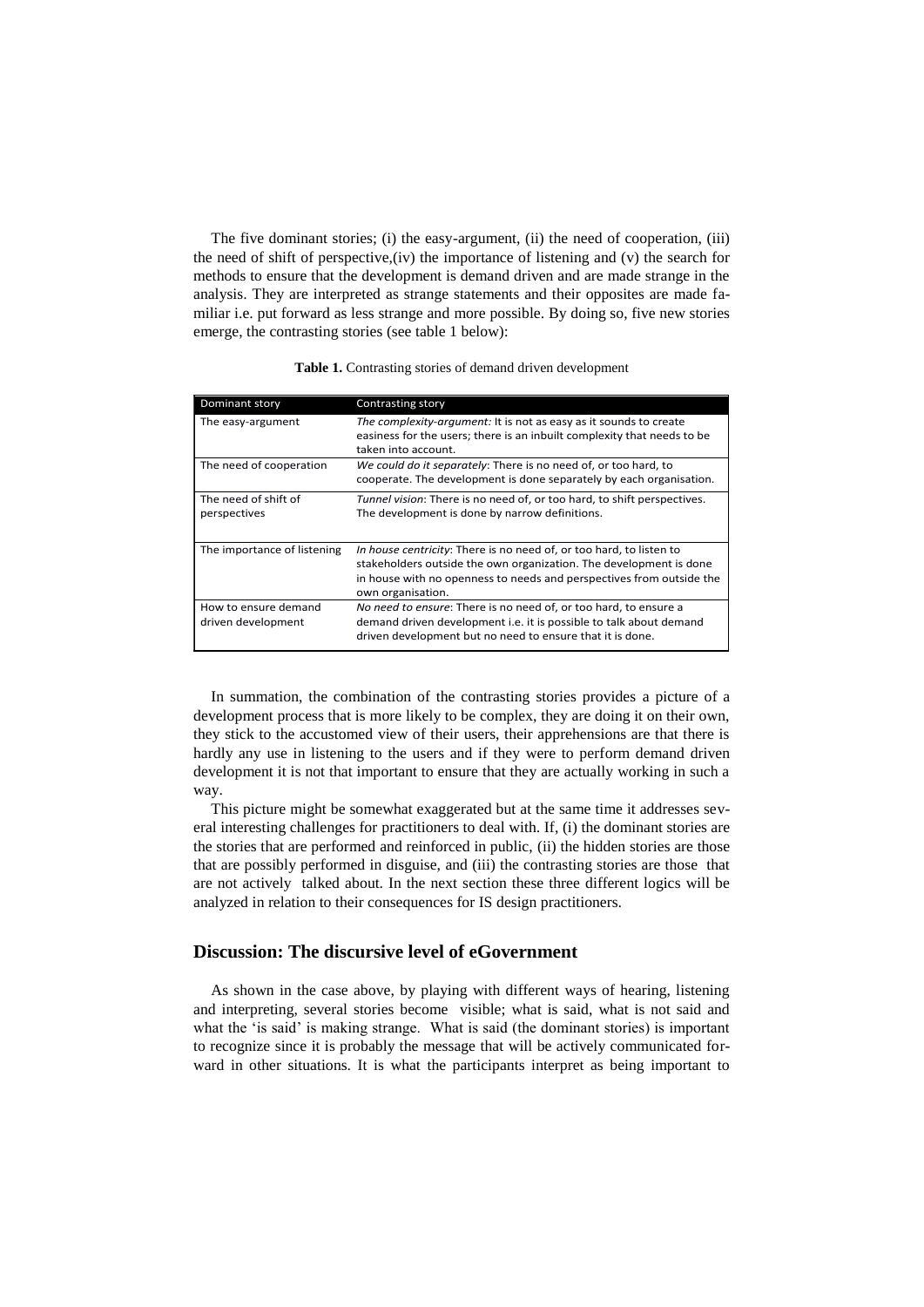know and say and will be referred to as the 'result' of the workshop and the meeting with other leaders in the other organizations. The dominant stories are legitimate, and made legitimate. As such, the dominant stories will travel and be strengthened as normative visions of what should be done and how. The hidden stories are, on the other hand, what is not said, what will not be communicated. The hidden stories consist of things that the participants passively stay away from in relation to forward communication. They are not consciously avoided; they are merely hidden and forgotten about. They are, as such, not legitimized as being the dominant stories, they are rather forgotten and seldom touched upon, and do not exist in everyday practices as explicitly as the dominant stories (and sometimes the contrasting stories). The way the hidden stories travel is different from both the dominant and the contrasting stories (which are more similar), they are not kept alive since they are not touched upon, and they are not questioned or challenged, since they lead a concealed life. Lastly, the contrasting stories are the opposites of those being promoted as the dominant stories. The contrasting stories consist of aspects that the participants will actively stay away from in relation to forward communication and if they are to communicate them they will be very careful about who they are actually communicating with. They are threatening in several ways (to the individuals and to the organizations). They are, as such, not only hidden but also sometimes actively and collectively denied. The denial is, however, an effective way of keeping them alive, what is kept in the dark is often very vivid.

Thus, what are the consequences for eGovernment practitioners of the three different approaches (dominant, hidden and contrasting stories) and their inner characteristics (see table 2 below). The dominant stories are the 'from above communicated visions' the practitioner will meet in the phase of understanding the articulated goals of what should be done. They are often put forward as guidelines for the organization and translated and enacted upon at different levels in the organization in relation to the specific activities. As such, they appear as translated guidelines in the visions relating to the change work. However, for the practitioner they are not uncomplicated. They are often on a visionary level weakly linked to the organizational context. They are shared visions on the visionary level but, in practice; they seem to change and be challenged.

The hidden stories are more complicated, they are harder to discover early in the process, they are more often experienced down the road of the development work as things that the organization should have been aware of. They are somewhat challenging for the practitioner since he or she might feel the need to communicate them back to the organization but, at the same time, becomes aware that it might not be hers or his responsibility, and that it is a rather sensitive area in which to enter.

The contrasting stories are even more challenging; they are actively retained in disguise. Organizational members might have many strategies with which to deny their existence. This means that their discoveries often occurs at too late a stage in the development work, and also sometimes form part of the reason that the change process fails.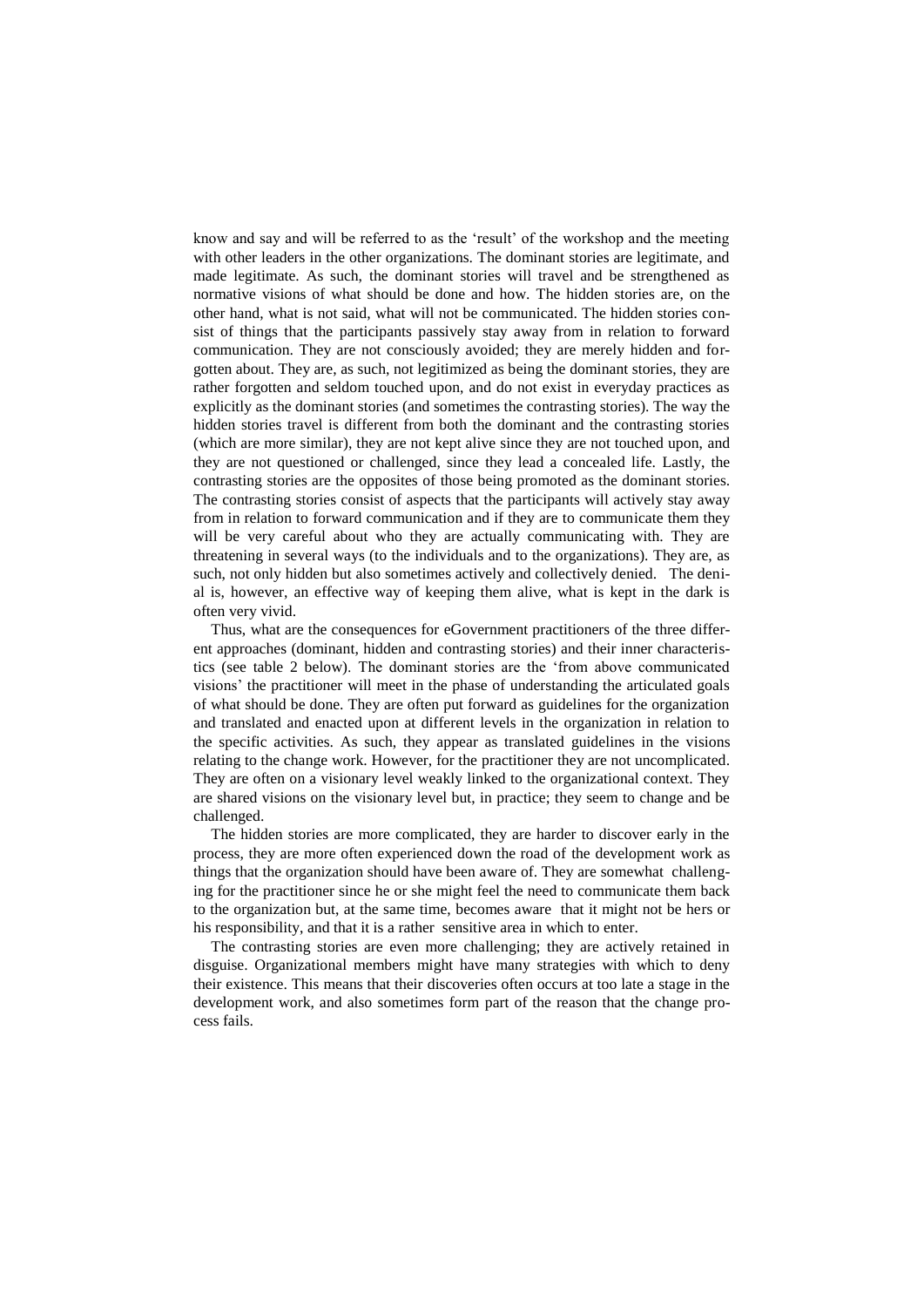|  |  | <b>Table 2.</b> Implications of different stories |  |
|--|--|---------------------------------------------------|--|
|  |  |                                                   |  |

| <b>Design</b><br>implications | Type of story          | Design phase | Design challenge |
|-------------------------------|------------------------|--------------|------------------|
|                               | Dominant stories       | Early        | Weekly linked    |
|                               | Hidden stories         | Quite early  | Sensitive        |
|                               | Contrasting<br>stories | Late         | Threatening      |

The above analysis is only one illustrative example of how reflexive defamiliarization might work in order to deepen the understanding of the discursive level of design. It illustrates several challenges that practitioners will experience sooner or later in the development work and that they might need to be aware of in a more knowledgeable and reflective manner.

# **Conclusions and contributions: What is not said is maybe what is done**

The line of argument in this paper is that it is of great interest to explore in greater depth how the thought of demand driven development of public e-services is conducted at a later stage. In order to do so a discursive analysis of narratives is performed in a specific setting and placed in the theoretical stream of 'critical design orientations' as a background to unseal the interpretative flexibility of IT-development and its practical undertakings. Defamiliarization of taken for grantedness is used as a method for enhanced critical reflection and deconstruction of taken for granted perceptions and three different stories are unveiled (dominant, hidden and contrasting) and their influence on practical development work is discussed.

The thorough analysis of constructs and situated meanings in relation to digital technology in the making, directs the attention to the early phases of transformative work in practice, highlighting the challenges that practitioners are facing later on. As such, methodologies aimed at 'twist and turn the taken for granted' are constructive. Defamiliarization and making strange place the ideological dimension of 'technology in becoming', in this case demand driven development of public e-services, in the limelight. It is argued here, that reflexive defamiliarization is not only a theoretical approach but also a hands-on methodology; a tool for practitioners to create a deeper understanding of the relation between the discursive level and the later phases of more tangible design decisions.

## **References**

- 1. <http://www.idc-gi.com/getdoc.jsp?containerId=prIT22198510> (February 12, 2012)
- 2. the eGovernment Action Plan 2008, Strategy for the government agencies work on eGovernment (SOU 2009:86)